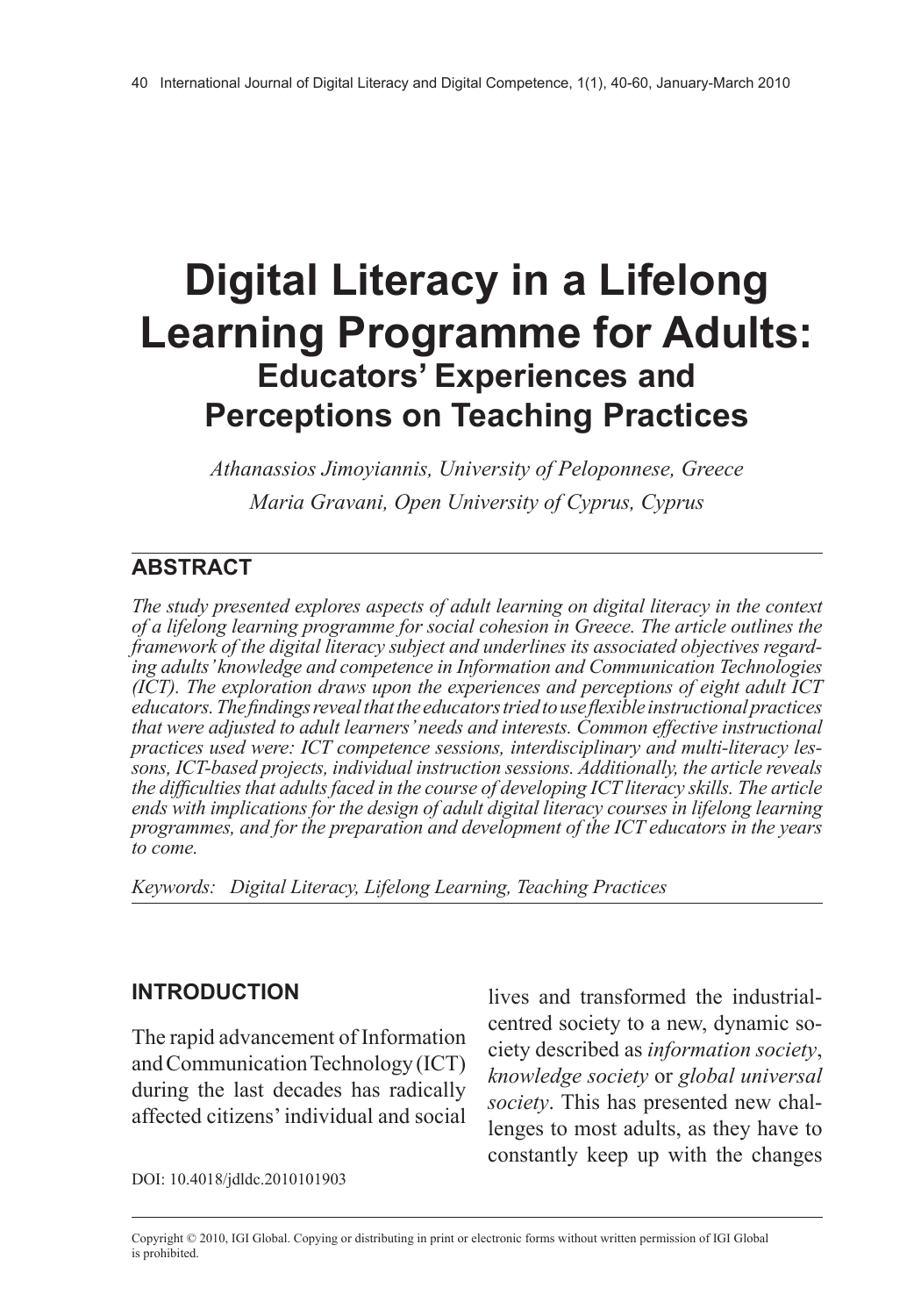around them. Today, more than ever, adult learners need to update their knowledge for skills improvement, job advancement, personal growth and understanding (Lawson, 2005). Career and job changes are commonplace, and as a consequence adults must be able to acquire new skills so that they succeed and survive.

Since the late 1990s, only literacy and numeracy have been considered to be the basic skills for social and labour success. However, ICT literacy is nowadays considered as being a third important skill for work force and life alongside literacy and numeracy (EC, 2000a, 2001; DfES, 2003; NIACE, 2005). Within Europe, ICT has been identified as a key goal of educational policy and a major strategy aiming at helping EU citizens to participate in the 21st century *knowledge society and* the *knowledge-based economy* (EC, 2000b, 2001).

During the last decade, there has been an extensive discussion about *digital divide*, the divide between people who have access to technology, computers and the Internet and those that do not. Recently, the extension of the digital divide concept beyond mere physical access to computers and the Internet, gains attention and constitutes a central policy and research issue (Selwyn, 2004; Van Dijk & Hacker, 2003; Van Dijk, 2006). The digital divide and the consequent information divide do not only exist between industrialised nations and developing countries. There is also a dichotomy, within individual

societies, between those with easy access to digital media and an abundance of information, and those who do not know how and where to find information, and furthermore, do not understand the value of information and how it can help them in their day-to-day lives (Goulding, 2001).

Improving adult digital and ICT literacy levels is fundamental in terms of bridging the digital divide and effectively confronting the issues of exclusion and marginalisation that accompanies the increasing importance of ICT-mediated activities in modern social life. Increasing ICT usage by both young people and adults is considered as a critical factor in reducing inequalities and ensuring people's inclusion in the social, economic and political life of their communities and societies, so that they have an influence over their own life chances. It has become apparent that digital literacy is not just about using the computer and the growing interest about the Internet and mobile technologies. Undoubtedly, ICT training can motivate people to develop literacy, numeracy and language skills. Moreover, ICT competency is necessary not only for citizens to function efficiently on a personal level, but also to develop, advance and succeed in their professional lives, and become active citizens in the information age, thus contributing to the social and economic success.

On the other hand, ICT also impacts on the nature of literacy and numeracy practices in daily life practices, at home and in the social arena. Van Deursen